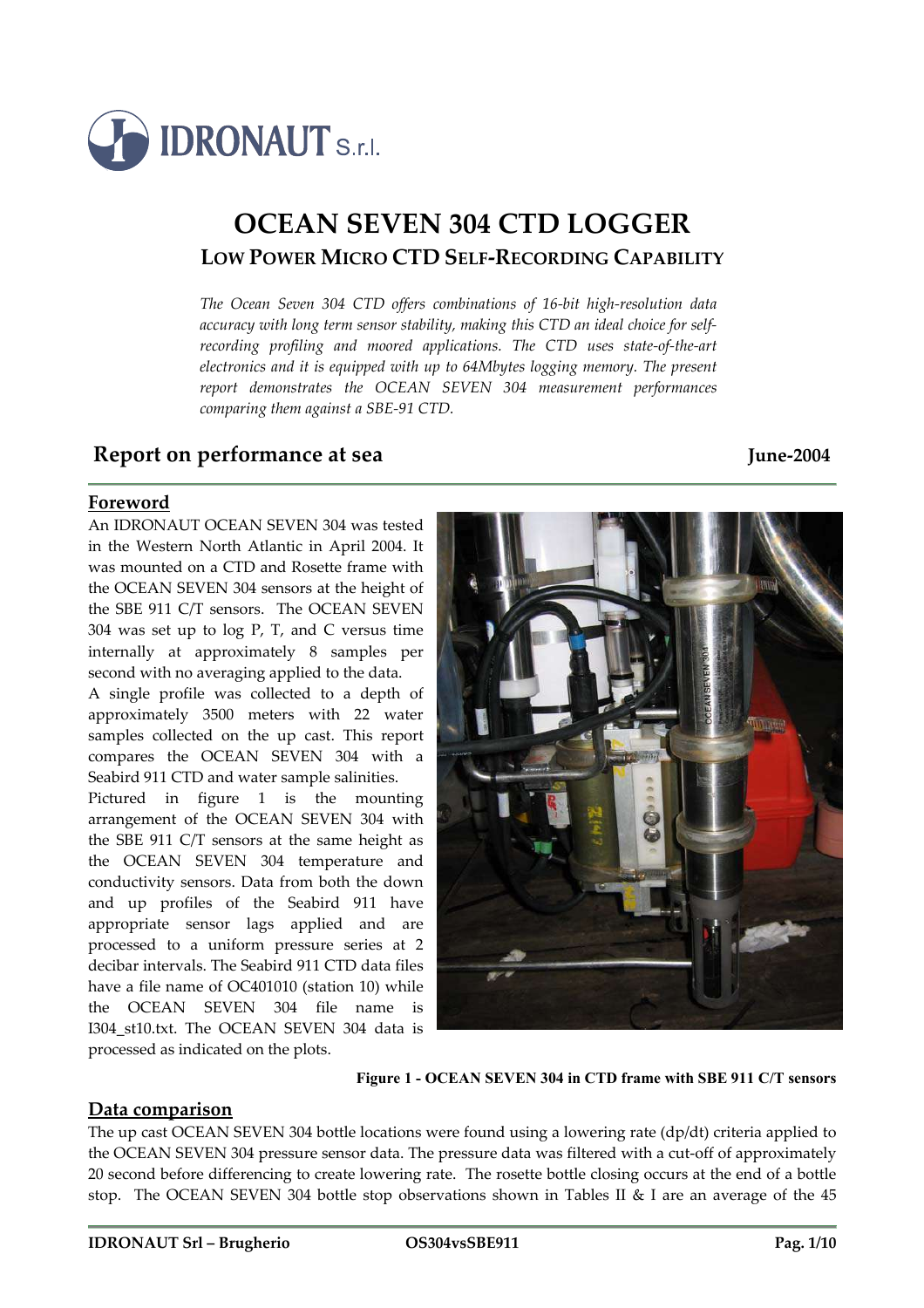observations immediately before the completion of a bottle stop ends. The bottle stops locations are indicated by black "\*" in the upper panel of figure 2.





#### *Table I*

OCEAN SEVEN 304 data are an average of 45 observations of the bottle stop pressure, temperature, conductivity and salinity as located on figure 2 merged together with corresponding Seabird 911 bottle stop average pressure, primary temperature (T1) and salinity data plus water sample salinities collected from 10 liter rosette sampler water sample bottles. The difference of the secondary (T2) and primary temperature and the water sample salinity complete Table I. The OCEAN SEVEN 304 salinity in Table I is calculated from uncorrected OCEAN SEVEN 304 pressure (P), temperature (T), and conductivity (C) as shown in Table I using the 1978 Practical Salinity Scale (PSS-78). CTD salinities (S) from both instruments are calculated using PSS-1978 :

$$
S = sw\_salt(C/42.914, t90tot68(T), P)
$$

Where function t90tot68 converts temperatures on ITS-90 back to IPTS-68 (see Matlab function in Appendix).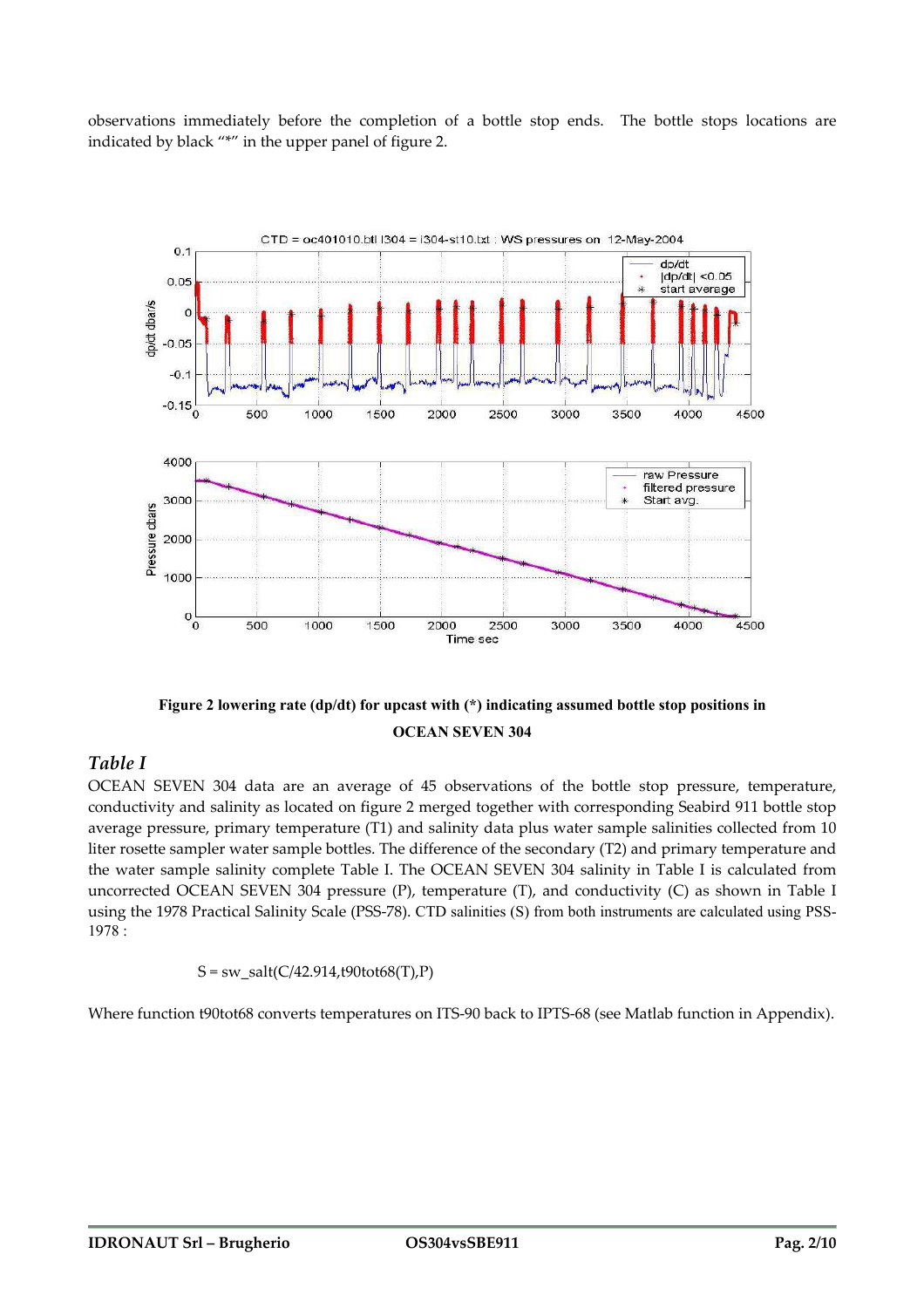| ᆂᇋᆈᆈ<br>ONCOLLECTED OCEAN DEVEN JOY MEASULEMENTS |                                                      |        |  |                                       |      |        |        |                     |                                       |  |                |
|--------------------------------------------------|------------------------------------------------------|--------|--|---------------------------------------|------|--------|--------|---------------------|---------------------------------------|--|----------------|
| g.                                               | OCEAN SEVEN 304 uncorrected<br>SBE 911 Shipboard CTD |        |  |                                       |      |        |        |                     |                                       |  |                |
| 옹                                                | Scan #                                               |        |  | Pres. Temp. Cond.                     | Salt | Theta  | Pres.  | Tmp.                | Saltsbe T1-T2 SaltWS*                 |  |                |
| $\approx$                                        | Numb.                                                | DBAR   |  | ITS-90 mS/cm PSS                      |      | Deg C  | Dbar   |                     | Deg.C psu                             |  | psu*           |
| $\approx$                                        |                                                      |        |  | ******* ******* ******* *******       |      |        |        |                     | ****** ******* ******* ****** *       |  |                |
|                                                  | 697                                                  | 3518.1 |  | 2.1877 32.3221 34.9166                |      | 1.9010 | 3508.6 |                     | 2.1872 34.8930 -0.0005 34.8908        |  |                |
|                                                  | 2159                                                 | 3362.0 |  | 2.2254 32.3013 34.9199                |      | 1.9543 | 3351.9 |                     | 2.2247 34.8960 0.0011 34.8943         |  |                |
|                                                  | 4471                                                 | 3109.0 |  | 2.3010 32.2799 34.9263                |      | 2.0543 | 3098.3 |                     | 2.3023 34.9008 -0.0002 34.8997        |  |                |
|                                                  | 6253                                                 | 2907.1 |  | 2.5110 32.3965 34.9355                |      | 2.2802 | 2897.8 |                     | 2.5108 34.9115 -0.0003 34.9091        |  |                |
|                                                  | 8182                                                 | 2708.9 |  | 2.6637 32.4622 34.9433                |      | 2.4495 | 2700.0 |                     | 2.6633 34.9186 -0.0007 34.9166        |  |                |
|                                                  | 10079                                                | 2508.8 |  | 2.8874 32.5905 34.9528                |      | 2.6886 | 2500.3 |                     | 2.8857 34.9277                        |  | 0.0001 34.9268 |
|                                                  | 11985                                                | 2308.3 |  | 3.1218 32.7262 34.9608                |      | 2.9383 | 2301.1 |                     | 3.1207 34.9355 -0.0001 34.9347        |  |                |
|                                                  | 13848                                                | 2109.0 |  | 3.2869 32.7962 34.9640                |      | 3.1197 | 2102.4 |                     | 3.2853 34.9380 -0.0003 34.9366        |  |                |
|                                                  | 15841                                                | 1907.7 |  | 3.4021 32.8156 34.9617                |      | 3.2521 | 1900.3 |                     | 3.4032 34.9348 -0.0003 34.9317        |  |                |
|                                                  | 16950                                                | 1807.5 |  | 3.4512 32.8168 34.9596                |      | 3.3098 | 1800.9 |                     | 3.4514 34.9320 -0.0002 34.9299        |  |                |
|                                                  | 18001                                                | 1706.3 |  | 3.5185 32.8381 34.9632                |      | 3.3854 | 1700.4 |                     | 3.5179 34.9336 -0.0002 34.9309        |  |                |
|                                                  | 19930                                                | 1505.3 |  | 3.7449 32.9728 34.9822                |      | 3.6270 | 1499.7 |                     | 3.7468 34.9522 0.0000 34.9502         |  |                |
|                                                  | 21298                                                | 1377.1 |  | 3.8677 33.0349 34.9894                |      | 3.7599 | 1371.0 |                     | 3.8702 34.9598                        |  | 0.0000 34.9577 |
|                                                  | 23573                                                | 1145.9 |  | 4.0503 33.1053 34.9953                |      | 3.9610 | 1141.2 |                     | 4.0504 34.9633 -0.0002 34.9614        |  |                |
|                                                  | 25611                                                | 940.0  |  | 4.4786 33.4316 35.0305                |      | 4.4036 | 937.9  |                     | 4.4780 34.9985 -0.0002 34.9967        |  |                |
|                                                  | 27772                                                | 707.8  |  | 4.8903 33.7036 35.0326                |      | 4.8328 | 705.1  |                     | 4.8877 34.9998 -0.0002 34.9974        |  |                |
|                                                  | 29727                                                | 503.7  |  | 6.3098 34.9436 35.0739                |      | 6.2641 | 501.4  |                     | 6.3160 35.0411 -0.0009 35.0411        |  |                |
|                                                  | 31561                                                | 301.6  |  | 9.8096 38.2894 35.2505                |      | 9.7747 | 300.4  |                     | 9.8223 35.2175 0.0019 35.2182         |  |                |
|                                                  | 32351                                                |        |  | 224.0 11.5347 40.1429 35.4838 11.5061 |      |        |        |                     | 223.4 11.5443 35.4523                 |  | 0.0016 35.4466 |
|                                                  | 33115                                                |        |  | 150.3 11.1913 39.5928 35.3004 11.1725 |      |        |        |                     | 149.6 11.1871 35.2655 -0.0041 35.2698 |  |                |
|                                                  | 33880                                                |        |  | 73.9 16.8604 46.2679 36.2960 16.8482  |      |        |        |                     | 73.4 16.8355 36.2520 0.0106 36.2596   |  |                |
|                                                  | 35080                                                |        |  | 2.3 21.0714 50.4429 36.1511 21.0710   |      |        |        | 2.8 21.0717 36.1180 |                                       |  | 0.0031 36.1207 |

#### **TABLE I Uncorrected OCEAN SEVEN 304 measurements**





The field temperature data of the OCEAN SEVEN 304 compares very well with both SBE 911 CTD temperatures. Only those temperature differences in higher temperature gradient regions (i.e. Shallower than 500 decibars) do not match within a millidegree. The Idronaut pressure sensor calibration reads increasingly deeper than the SBE 911 pressure. A least squares linear fit between the OCEAN SEVEN 304 and SBE 911 pressure values gives the following slope and bias coefficients; pcof =[0.99693925453714 - 0.45584242461625] which are applied to the OCEAN SEVEN 304 pressure data in Table II. The OCEAN SEVEN 304 conductivity is found to read higher than the SBE 911 and is corrected to the SBE conductivity using a conductivity slope adjust factor cslop=0.99915. There is also a vertical dependence seen in bottom panel (Ds) of figure 3 that requires the following quartz glass conductivity cell geometry corrections of;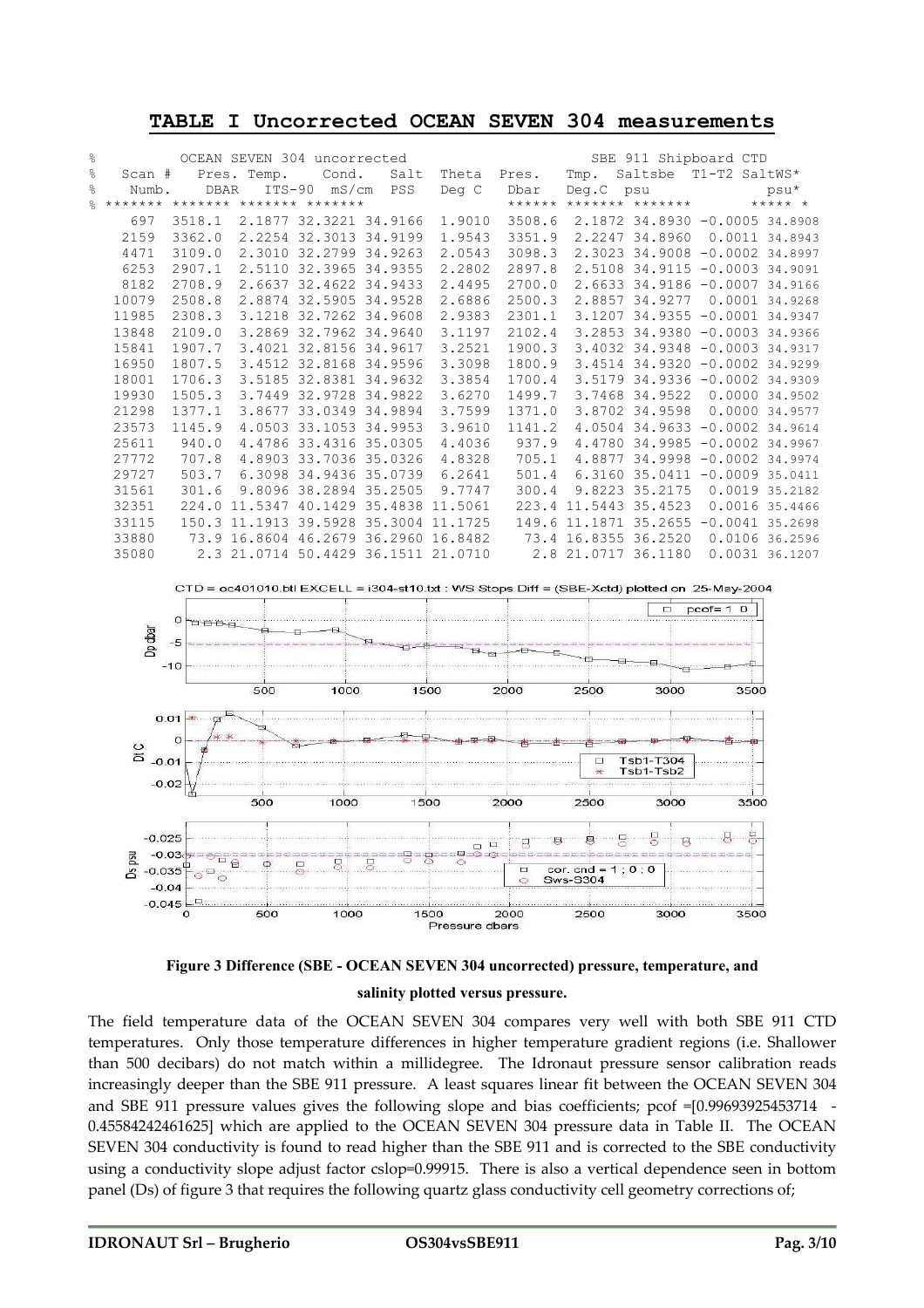|            | beta      | $\mathbf{r} = \mathbf{r}$ | 3.0e-8:                             |
|------------|-----------|---------------------------|-------------------------------------|
|            | alpha $=$ |                           | -5.5e-7                             |
| to remove: |           | $\mathbf{r} = \mathbf{r}$ | $C^*(1+alpha.*(t-T0)+beta.*(p-P0))$ |

A room temperature laboratory OCEAN SEVEN 304 conductivity check prior to the cruise indicated that the OCEAN SEVEN 304 conductivity read higher than the bath salinity and required a conductivity slope=0.99947 adjustment to match as compared to the field adjustment of 0.99915.

**TABLE II with Corrected OCEAN SEVEN 304 P & C**

| g      |          |             | OCEAN SEVEN 304 |                                       | Corrected |        |        |           |                                       | Shipboard CTD |                |
|--------|----------|-------------|-----------------|---------------------------------------|-----------|--------|--------|-----------|---------------------------------------|---------------|----------------|
|        | % Scan # | Pres.       | Temp. Cond.     |                                       | Salt      | Theta  | Pres.  | Tmp.      | Saltsbe                               | $T1-T2$       | Salt WS*       |
|        | % Numb.  | <b>DBAR</b> |                 | Deg. C mS/cm PSS                      |           | Deg C  | Dbar   | Deg.C psu |                                       |               | $\star$<br>psu |
| g<br>o |          |             | $ITS-90$        |                                       |           |        |        | $ITS-90$  |                                       |               |                |
| $\%$   |          |             |                 | ******* ******* ******* *******       |           |        |        |           | ****** ******* *******                |               | *******        |
|        | 697      | 3506.8      |                 | 2.1877 32.3259 34.8880                |           | 1,9012 | 3508.6 |           | 2.1872 34.8930 -0.0005 34.8908        |               |                |
|        | 2159     | 3351.3      |                 | 2.2254 32.3049 34.8911                |           | 1.9545 | 3351.9 |           | 2.2247 34.8960                        |               | 0.0011 34.8943 |
|        | 4471     | 3099.0      |                 | 2.3010 32.2832 34.8972                |           | 2.0545 | 3098.3 |           | 2.3023 34.9008 -0.0002 34.8997        |               |                |
|        | 6253     | 2897.7      |                 | 2.5110 32.3997 34.9061                |           | 2.2803 | 2897.8 |           | 2.5108 34.9115 -0.0003 34.9091        |               |                |
|        | 8182     | 2700.2      |                 | 2.6637 32.4652 34.9137                |           | 2.4496 | 2700.0 |           | 2.6633 34.9186 -0.0007 34.9166        |               |                |
|        | 10079    | 2500.7      |                 | 2.8874 32.5933 34.9230                |           | 2.6887 | 2500.3 |           | 2.8857 34.9277                        |               | 0.0001 34.9268 |
|        | 11985    | 2300.7      |                 | 3.1218 32.7288 34.9307                |           | 2.9384 | 2301.1 |           | 3.1207 34.9355 -0.0001 34.9347        |               |                |
|        | 13848    | 2102.0      |                 | 3.2869 32.7986 34.9337                |           | 3.1198 | 2102.4 |           | 3.2853 34.9380 -0.0003 34.9366        |               |                |
|        | 15841    | 1901.4      |                 | 3.4021 32.8178 34.9312                |           | 3.2522 | 1900.3 |           | 3.4032 34.9348 -0.0003 34.9317        |               |                |
|        | 16950    | 1801.5      |                 | 3.4512 32.8189 34.9290                |           | 3.3099 | 1800.9 |           | 3.4514 34.9320 -0.0002 34.9299        |               |                |
|        | 18001    | 1700.6      |                 | 3.5185 32.8401 34.9324                |           | 3.3854 | 1700.4 |           | 3.5179 34.9336 -0.0002 34.9309        |               |                |
|        | 19930    | 1500.2      |                 | 3.7449 32.9746 34.9512                |           | 3.6271 | 1499.7 |           | 3.7468 34.9522                        |               | 0.0000 34.9502 |
|        | 21298    | 1372.4      |                 | 3.8677 33.0366 34.9583                |           | 3.7600 | 1371.0 |           | 3.8702 34.9598                        |               | 0.0000 34.9577 |
|        | 23573    | 1142.0      |                 | 4.0503 33.1068 34.9639                |           | 3.9610 | 1141.2 |           | 4.0504 34.9633 -0.0002 34.9614        |               |                |
|        | 25611    | 936.7       |                 | 4.4786 33.4328 34.9989                |           | 4.4036 | 937.9  |           | 4.4780 34.9985 -0.0002 34.9967        |               |                |
|        | 27772    | 705.2       |                 | 4.8903 33.7046 35.0007                |           | 4.8328 | 705.1  |           | 4.8877 34.9998 -0.0002 34.9974        |               |                |
|        | 29727    | 501.7       |                 | 6.3098 34.9444 35.0416                |           | 6.2642 | 501.4  |           | 6.3160 35.0411 -0.0009 35.0411        |               |                |
|        | 31561    | 300.2       |                 | 9.8096 38.2900 35.2177                |           | 9.7748 | 300.4  |           | 9.8223 35.2175                        |               | 0.0019 35.2182 |
|        | 32351    |             |                 | 222.9 11.5347 40.1434 35.4506 11.5061 |           |        |        |           | 223.4 11.5443 35.4523                 |               | 0.0016 35.4466 |
|        | 33115    |             |                 | 149.4 11.1913 39.5932 35.2673 11.1725 |           |        |        |           | 149.6 11.1871 35.2655 -0.0041 35.2698 |               |                |
|        | 33880    |             |                 | 73.2 16.8604 46.2682 36.2616 16.8482  |           |        |        |           | 73.4 16.8355 36.2520                  |               | 0.0106 36.2596 |
|        | 35080    |             |                 | 1.8 21.0714 50.4429 36.1166 21.0710   |           |        |        |           | 2.8 21.0717 36.1180                   |               | 0.0031 36.1207 |



**Figure 4: Difference (SBE - OCEAN SEVEN 304 corrected) pressure, temperature, salinity (red o are from bottle salinities) versus pressure and red \* temperatures are SBE (T1-T2).**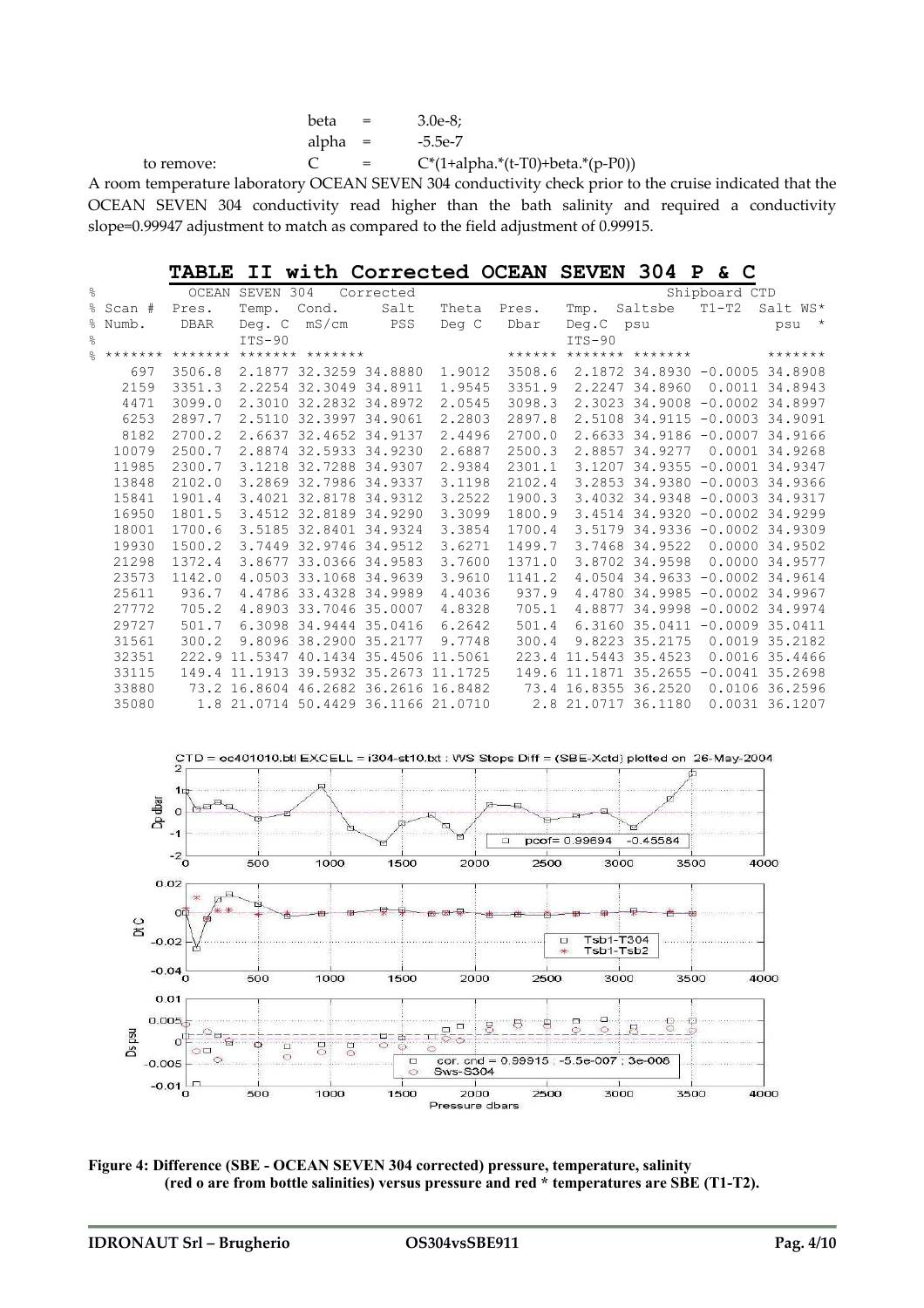The raw deep-water OCEAN SEVEN 304 measurements at 8 hertz are displayed in figure 5 and show a peak-to-peak salinity variation of 0.02 psu. Figure 6 shows histograms of the raw OCEAN SEVEN 304 measurements. Note the standard deviation of conductivity (0.0026 mS/cm) and salinity (0.0033 psu) and contrast these values with histograms of the lag corrected value of conductivity (0.0011 mS/cm) and salinity (0.0017 psu) shown in figure 7. The raw OCEAN SEVEN 304 conductivity contributes most of the noise to the salinity measurement (temp. Std. = 0.0009 C). Applying a recursive filter to conductivity with a 2 scan lag (see Appendix for Matlab function recur\_fn.m) matches the conductivity to the temperature and reduces both the conductivity and salinity noise as indicated in figure 7.

To provide a fair comparison of the OCEAN SEVEN 304 time series data at 8 hertz to the SBE 911 2-decibar pressure averaged profile data, a roll filtered and 2-decibar pressure averaged OCEAN SEVEN 304 down profile is presented in the deep water plots in figures 5 (black) and figure 9 (red). An estimate of the salinity noise 2-decibar salinity noise is made for deepest 100 decibars by calculating the standard deviation (Std.) after removing a salinity trend.

> Idronaut 304 : Std. = 0.00060 psu SBE 911: Std. = 0.00016 psu

It should be noted that the recorded OCEAN SEVEN 304 data resolution for cond. & temp. are 0.001 C & mS/cm while the SBE 911 has a data resolution an order of magnitude greater (i.e. 0.0001).



**Figure 5; Red & cyan are unlagged OCEAN SEVEN 304 salinity while black (OCEAN SEVEN 304) & green (SBE911) 2-dbar pressure average with sensor lags applied.**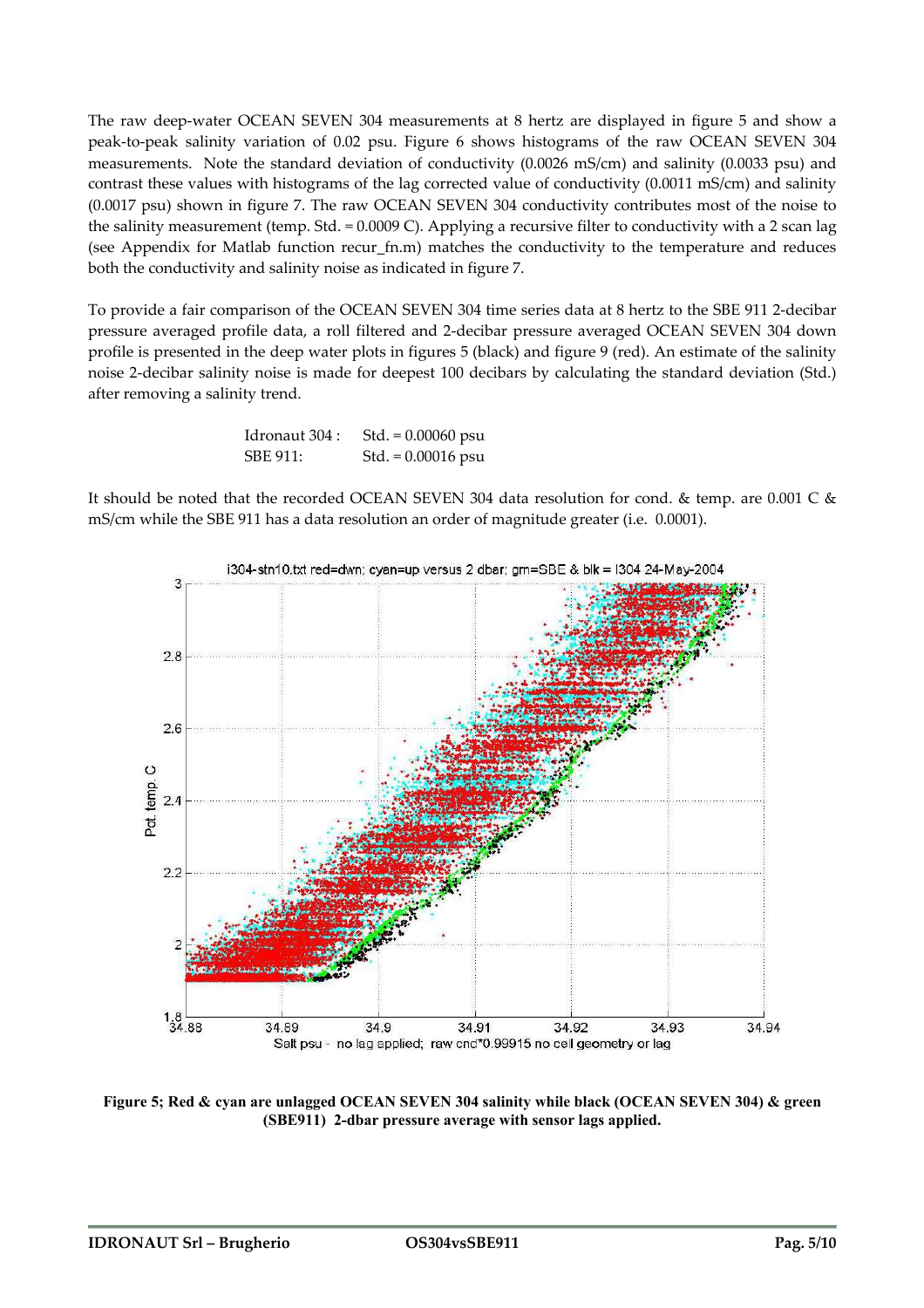### **TABLE III - Salinity comparison**

| ⊱              | Scan  | OS304<br>$+$ | <b>SBE</b> | SaltWS  | WS-SBE    | WS-0S304*       |
|----------------|-------|--------------|------------|---------|-----------|-----------------|
| $\frac{6}{10}$ | Numb. | PSS          | psu        | psu     | psu       | $^\star$<br>psu |
| $\approx$      |       |              |            |         |           |                 |
| 697            |       | 34.8880      | 34.8930    | 34.8908 | $-0.0022$ | 0.0028          |
|                | 2159  | 34.8911      | 34.8960    | 34.8943 | $-0.0017$ | 0.0032          |
|                | 4471  | 34.8972      | 34.9008    | 34.8997 | $-0.0011$ | 0.0025          |
|                | 6253  | 34.9061      | 34.9115    | 34.9091 | $-0.0020$ | 0.0029          |
|                | 8182  | 34.9137      | 34.9186    | 34.9166 | $-0.0020$ | 0.0029          |
|                | 10079 | 34.9230      | 34.9277    | 34.9268 | $-0.0009$ | 0.0038          |
|                | 11985 | 34.9307      | 34.9355    | 34.9347 | $-0.0008$ | 0.0040          |
|                | 13848 | 34.9337      | 34.9380    | 34.9366 | $-0.0014$ | 0.0029          |
|                | 15841 | 34.9312      | 34.9348    | 34.9317 | $-0.0031$ | 0.0005          |
|                | 16950 | 34.9290      | 34.9320    | 34.9299 | $-0.0021$ | 0.0009          |
|                | 18001 | 34.9324      | 34.9336    | 34.9309 | $-0.0027$ | $-0.0015$       |
|                | 19930 | 34.9512      | 34.9522    | 34.9502 | $-0.0020$ | $-0.0010$       |
|                | 21298 | 34.9583      | 34.9598    | 34.9577 | $-0.0021$ | $-0.0006$       |
|                | 23573 | 34.9639      | 34.9633    | 34.9614 | $-0.0019$ | $-0.0025$       |
|                | 25611 | 34.9989      | 34.9985    | 34.9967 | $-0.0018$ | $-0.0022$       |
|                | 27772 | 35.0007      | 34.9998    | 34.9974 | $-0.0024$ | $-0.0033$       |
|                | 29727 | 35.0416      | 35.0411    | 35.0411 | 0.0000    | $-0.0005$       |
|                | 31561 | 35.2177      | 35.2175    | 35.2182 | 0.0007    | 0.0005          |
|                | 32351 | 35.4506      | 35.4523    | 35.4466 | $-0.0057$ | 0.0015          |
|                | 33115 | 35.2673      | 35.2655    | 35.2698 | 0.0043    | 0.0025          |
|                | 33880 | 36.2616      | 36.2520    | 36.2596 | 0.0076    | $-0.0020$       |
|                | 35080 | 36.1166      | 36.1180    | 36.1207 | 0.0027    | 0.0041          |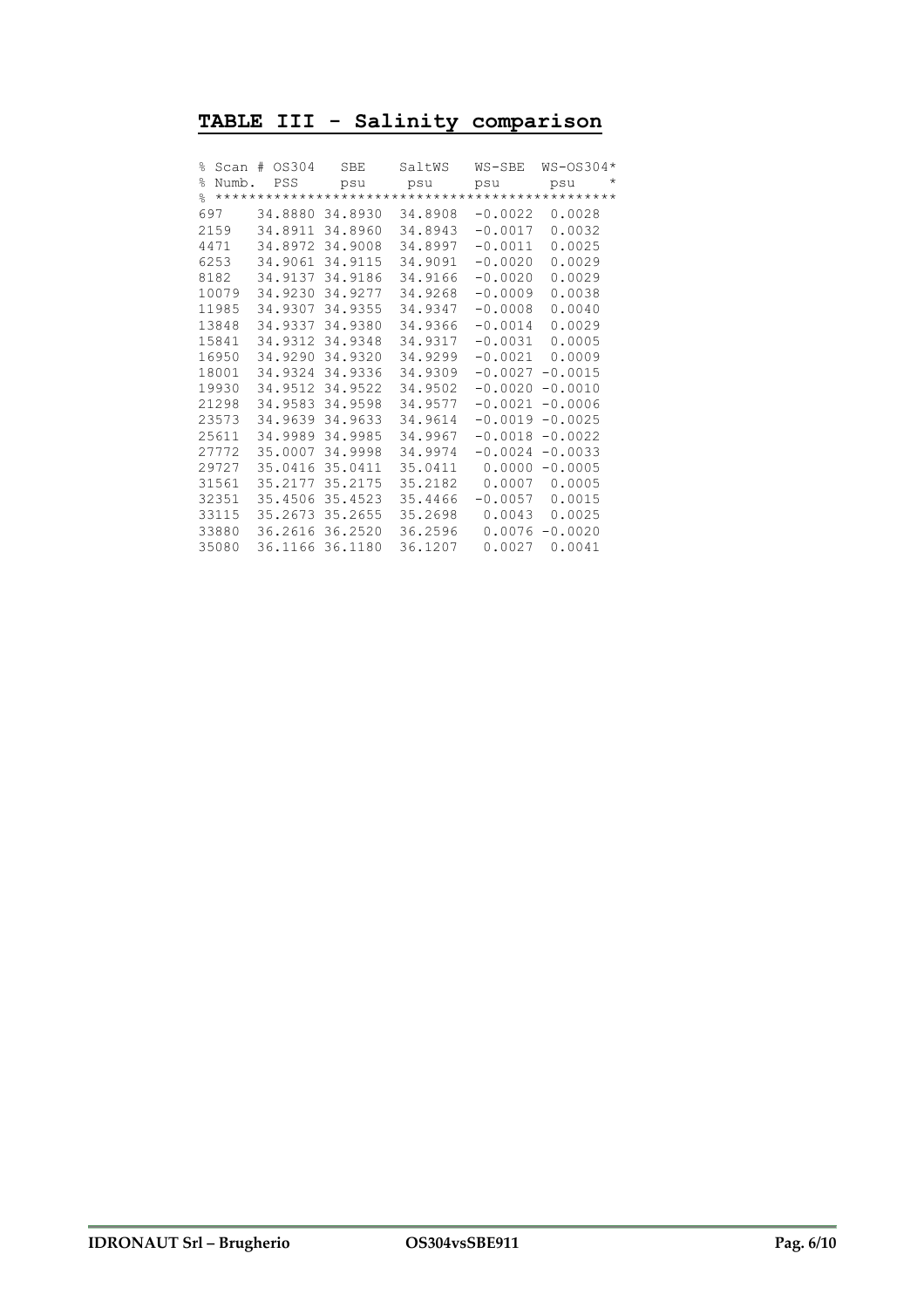

**Figure 6: Raw data unlagged: note cond. & salinity noise levels are higher than figure 7 applying recursive filter to conductivity**



#### **Figure 7: Deep observations with cond. recursively lagged 2 scans: note noise of cond. & salinity reduced to half of unlagged (see figure 6).**

The full down and up profiles of the OCEAN SEVEN 304 and SBE 911 salinity and temperature are plotted versus pressure in figure 8. A temperature lag of 0.25 seconds (Tlag=2 scans) was applied to conductivity using a recursive filter (i.e. c=recur\_fn(cr,Tlag see appendix). A detailed down profile of time-series and 2decibar pressure averaged temperature and salinity for the deepest 200 decibars is shown in figure 9.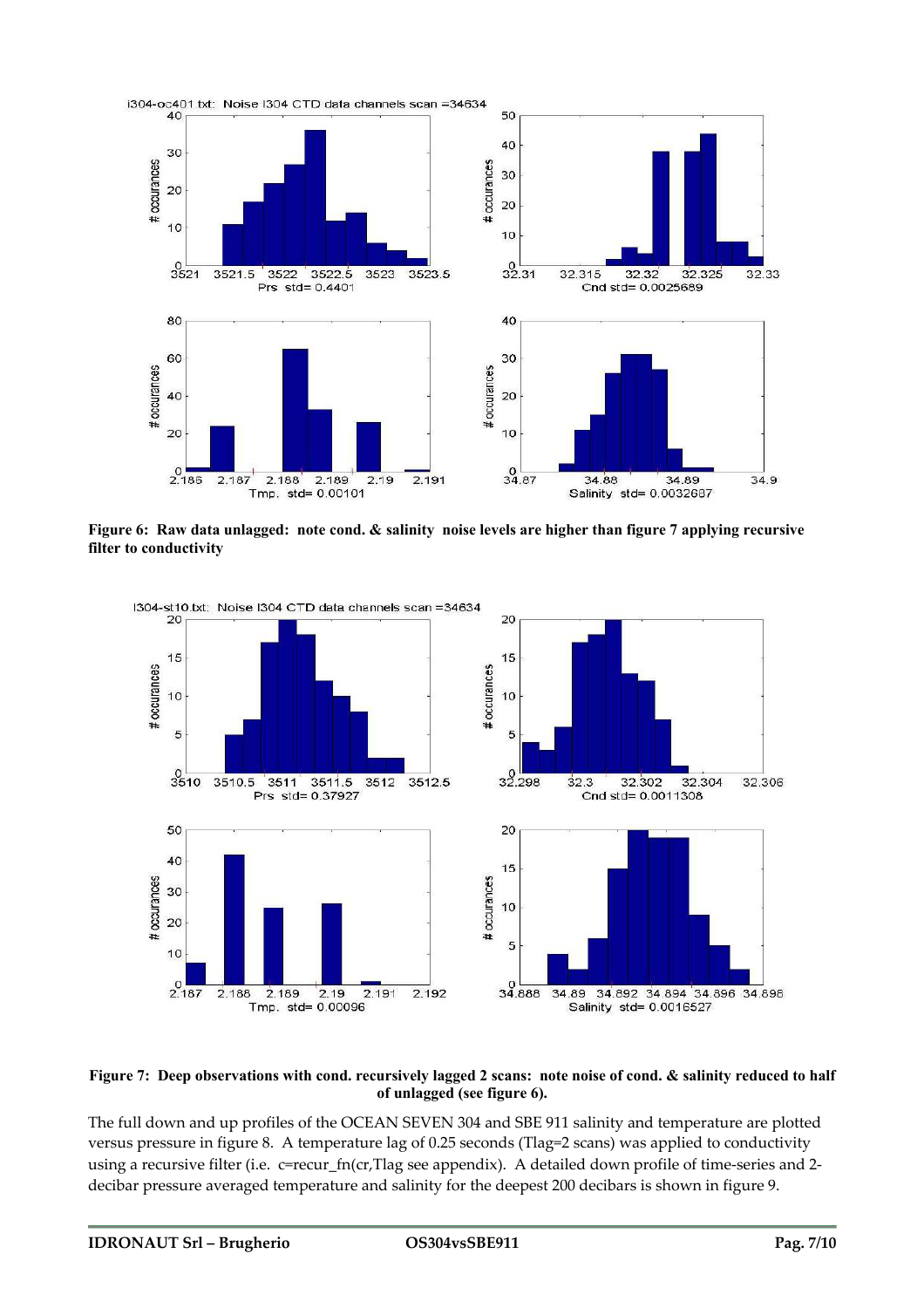

**Figure 8 Corrected OCEAN SEVEN 304 & SBE 911salinity and temperature versus pressure.** 



**Figure 9: Expanded plot of T & S versus P for OCEAN SEVEN 304 and SBE 911 in deep water.**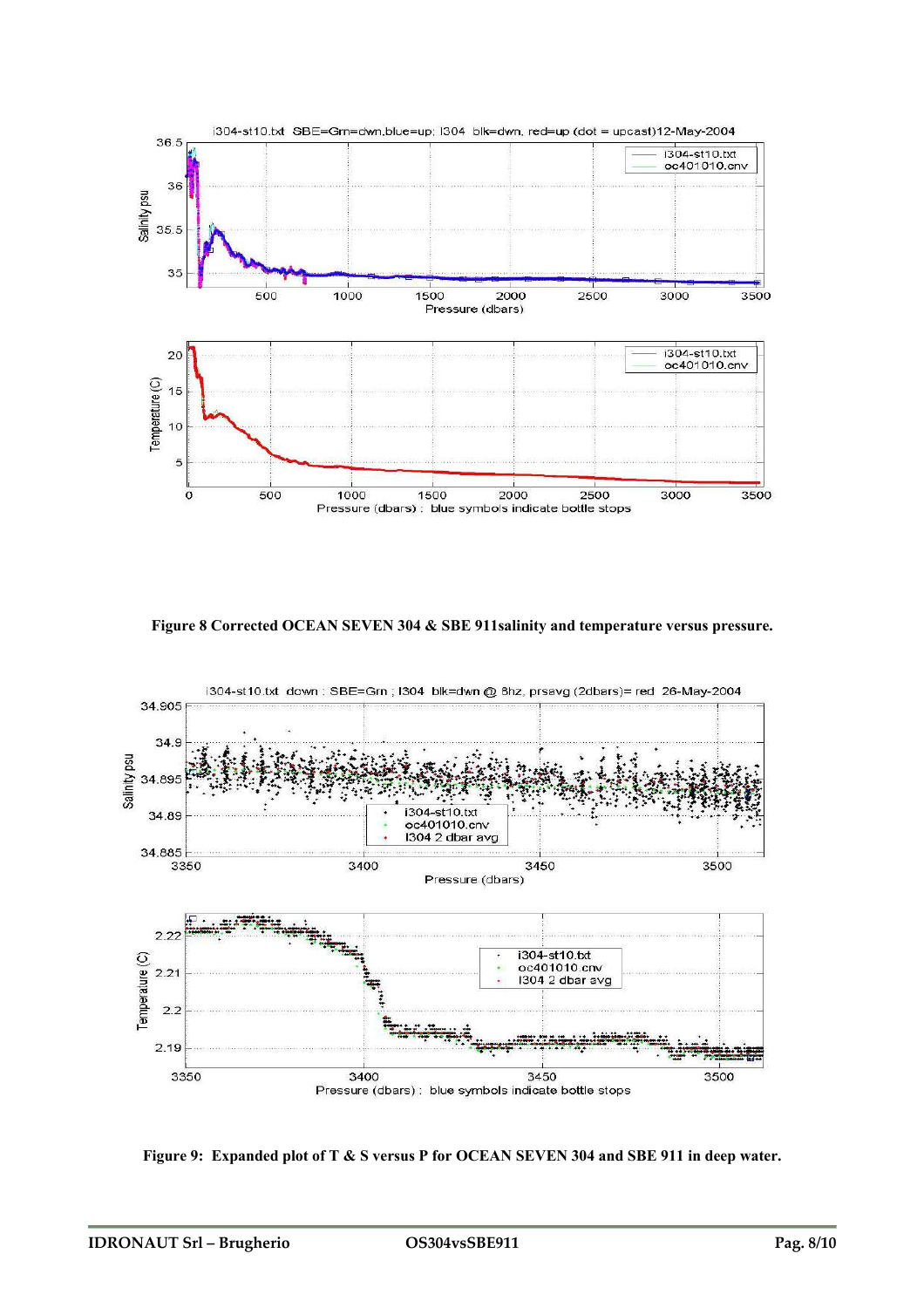

**Figure 10: Pot. Temp. versus Salinity Deeper waters; down (left); up (right)** 

The close match of salinity between the OCEAN SEVEN 304 and SBE 911 is demonstrated for both down nd up profiles, for the entire profile and for a detailed section of the deepest portion of the water column a shown in figures 10 a & b. Both CTD instruments have sensor lag corrections and pressure averaging applied to the data. The OCEAN SEVEN 304 also has a conductivity slope of 0.99915 and Quartz glass cell geometry corrections applied

#### **Summary**

A comparison was made of the IDRONAUT OCEAN SEVEN 304 and a Seabird 911 CTD over depths from the surface to 3500 decibars in the Western North Atlantic. The temperature compares extremely well in all regions of the profile except where strong temperature gradients preclude valid data checks. The average temperature difference is nearly zero ( i.e. Average DT= Tsbe1 – Ti304= -0.00015 C). The OCEAN SEVEN 304 pressure sensor appears to have a systematic pressure calibration error making the deep observations read high by roughly 0.3 percent compared to the SBE 911. The OCEAN SEVEN 304 conductivity measure high compared to the bottle salinity measurements and is corrected by adjusting the conductivity slope down to 0.99915. The conductivity sensor has a Quartz cell. Cell geometry corrections for dimensional changes with pressure (bulk modulus =  $5.3E+6$  psi) and temperature ( $5.5E-7$  cm/cm/C) obtained from the CRC Handbook improved the conductivity measurements. Applying a recursive filter to lag conductivity before computing salinity improves the noise of both by a factor of 2.5. The conversion of the OCEAN SEVEN 304 data to a lagged, roll-filtered and pressure averaged data set at 2 decibar intervals further improves the OCEAN SEVEN 304 noise.